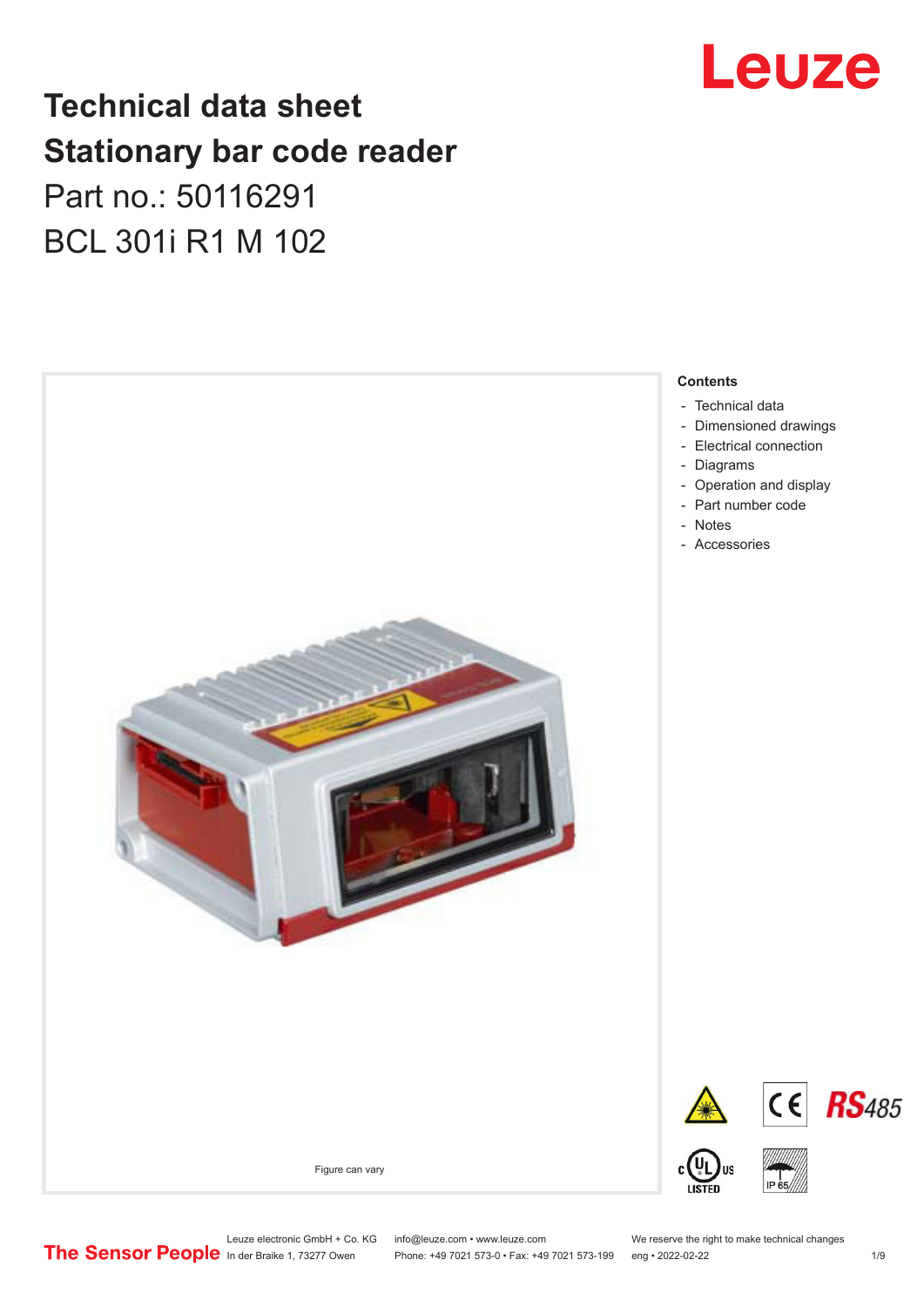### <span id="page-1-0"></span>**Technical data**

#### **Basic data**

| Series                                          | <b>BCL 300i</b>                    |
|-------------------------------------------------|------------------------------------|
| <b>Functions</b>                                |                                    |
| <b>Functions</b>                                | Alignment mode                     |
|                                                 | AutoConfig                         |
|                                                 | AutoControl                        |
|                                                 | AutoReflAct                        |
|                                                 | Code fragment technology           |
|                                                 | <b>LED</b> indicator               |
|                                                 | Reference code comparison          |
| <b>Characteristic parameters</b>                |                                    |
| <b>MTTF</b>                                     | 110 years                          |
|                                                 |                                    |
| <b>Read data</b>                                |                                    |
| Code types, readable                            | 2/5 Interleaved                    |
|                                                 | Codabar                            |
|                                                 | Code 128                           |
|                                                 | Code 39                            |
|                                                 | Code 93                            |
|                                                 | <b>EAN 8/13</b>                    |
|                                                 | GS1 Databar Expanded               |
|                                                 | <b>GS1 Databar Limited</b>         |
|                                                 | <b>GS1 Databar Omnidirectional</b> |
|                                                 | <b>UPC</b>                         |
| Scanning rate, typical                          | $1,000$ scans/s                    |
| Bar codes per reading gate, max.<br>number      | 64 Piece(s)                        |
| <b>Optical data</b>                             |                                    |
| <b>Reading distance</b>                         | 60  320 mm                         |
| <b>Light source</b>                             | Laser, Red                         |
| Wavelength                                      | 655 nm                             |
| Laser class                                     | 1, IEC/EN 60825-1:2014             |
| <b>Transmitted-signal shape</b>                 | Continuous                         |
| Usable opening angle (reading field<br>opening) | 60°                                |
| <b>Modulus size</b>                             | $0.20.5$ mm                        |
| <b>Reading method</b>                           | Raster scanner                     |
| <b>Beam deflection</b>                          | Via rotating polygon wheel         |
| Light beam exit                                 | Front                              |
| Raster (number of lines)                        | 8 Piece(s)                         |
| Scanning field at scanner distance of<br>100 mm | 14 mm                              |
| Scanning field at scanner distance of<br>200 mm | 24 mm                              |
| Scanning field at scanner distance of<br>300 mm | 35 mm                              |

#### **Electrical data**

**400 mm**

**Protective circuit** Polarity reversal protection

**Performance data Supply voltage U<sub>B</sub> Power consumption, max.** 4.5 W

**Scanning field at scanner distance of**  45 mm

18 30 V, DC

**Inputs/outputs selectable Output current, max.** 60 mA **Number of inputs/outputs selectable** 2 Piece(s) **Input current, max.** 8 mA **Interface Type** MultiNet Plus, RS 485 **RS 485 Process Transmission speed** 4,800 ... 115,200 Bd **Data format** Adjustable **Start bit** 1 **Data bit** 7, 8, 9 data bits **Stop bit** 1, 2 stop bits **Parity** Adjustable **Transmission protocol** Adjustable **Data encoding** ASCII **Service interface Type** USB 2.0 **USB Configuration** via software **Connection Number of connections** 1 Piece(s) **Connection 1 Function** BUS IN BUS OUT Connection to device Data interface PWR / SW IN / OUT Service interface **Type of connection** Plug connector, It is essential to use a connection unit when commissioning the device. **No. of pins** 32 -pin **Type** Male **Mechanical data Design Cubic Dimension (W x H x L)** 95 mm x 44 mm x 68 mm **Housing material** Metal **Metal housing Diecast aluminum Lens cover material Class Net weight** 270 g **Housing color** Red Silver **Type of fastening** Dovetail grooves Fastening on back Via optional mounting device **Operation and display Type of display** LED **Number of LEDs** 2 Piece(s) **Type of configuration** Via web browser

Leuze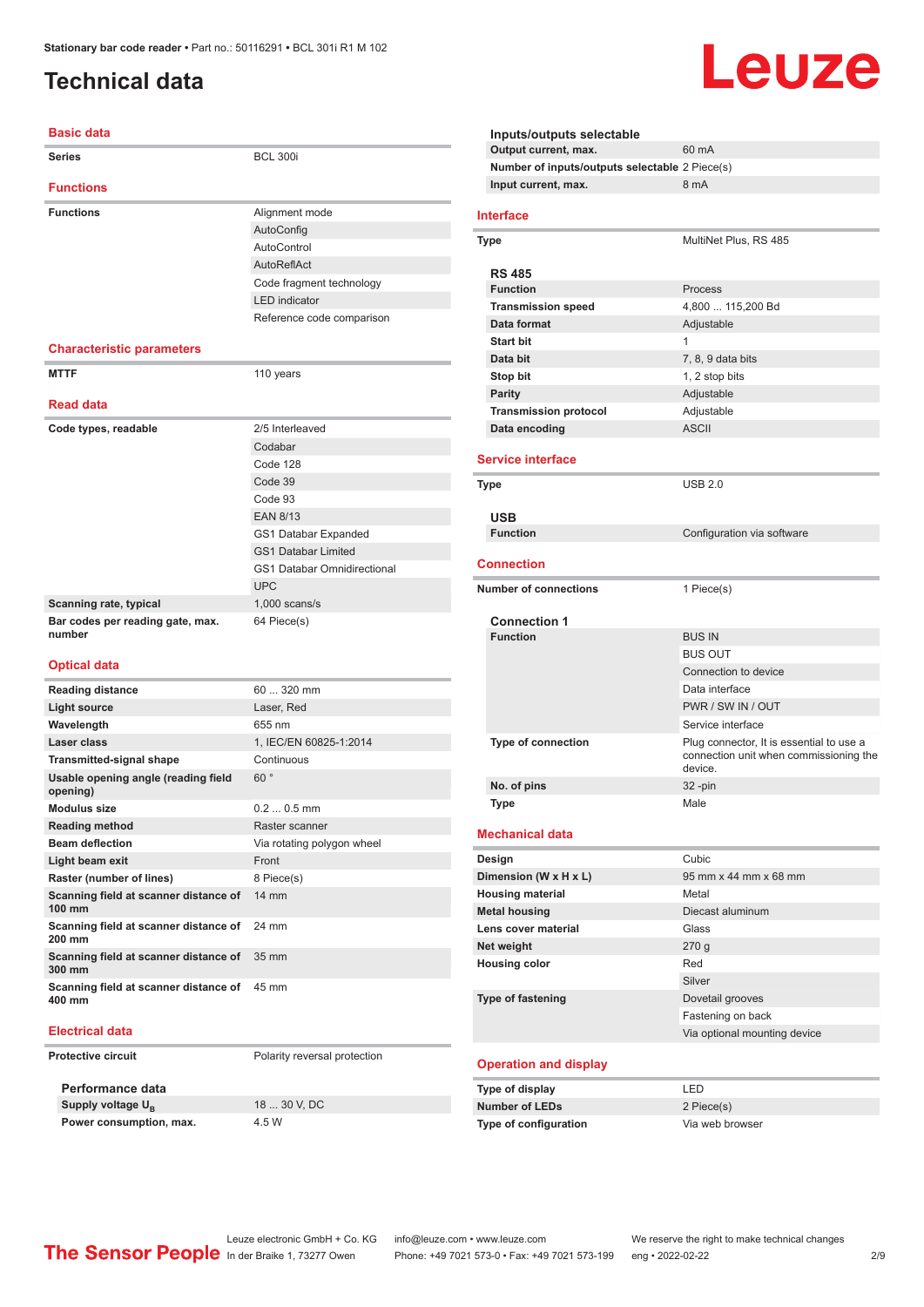### <span id="page-2-0"></span>**Technical data**

# Leuze

#### **Environmental data**

| Ambient temperature, operation     | 040 °C     |
|------------------------------------|------------|
| Ambient temperature, storage       | $-2070 °C$ |
| Relative humidity (non-condensing) | $090\%$    |

#### **Certifications**

| Degree of protection                                               | IP 65                    |
|--------------------------------------------------------------------|--------------------------|
| <b>Protection class</b>                                            | Ш                        |
| <b>Certifications</b>                                              | c UL US                  |
| Test procedure for EMC in accordance                               | EN 55022                 |
| with standard                                                      | EN 61000-4-2, -3, -4, -6 |
| Test procedure for shock in<br>accordance with standard            | IEC 60068-2-27, test Ea  |
| Test procedure for continuous shock<br>in accordance with standard | IEC 60068-2-29, test Eb  |
| Test procedure for vibration in<br>accordance with standard        | IEC 60068-2-6, test Fc   |

#### **Classification**

| <b>Customs tariff number</b> | 84719000 |
|------------------------------|----------|
| <b>ECLASS 5.1.4</b>          | 27280102 |
| <b>ECLASS 8.0</b>            | 27280102 |
| <b>ECLASS 9.0</b>            | 27280102 |
| ECLASS 10.0                  | 27280102 |
| ECLASS 11.0                  | 27280102 |
| ECLASS 12.0                  | 27280102 |
| <b>ETIM 5.0</b>              | EC002550 |
| <b>ETIM 6.0</b>              | EC002550 |
| <b>ETIM 7.0</b>              | EC002550 |
|                              |          |

#### **Dimensioned drawings**

All dimensions in millimeters





A Optical axis

B M4 thread (5 deep)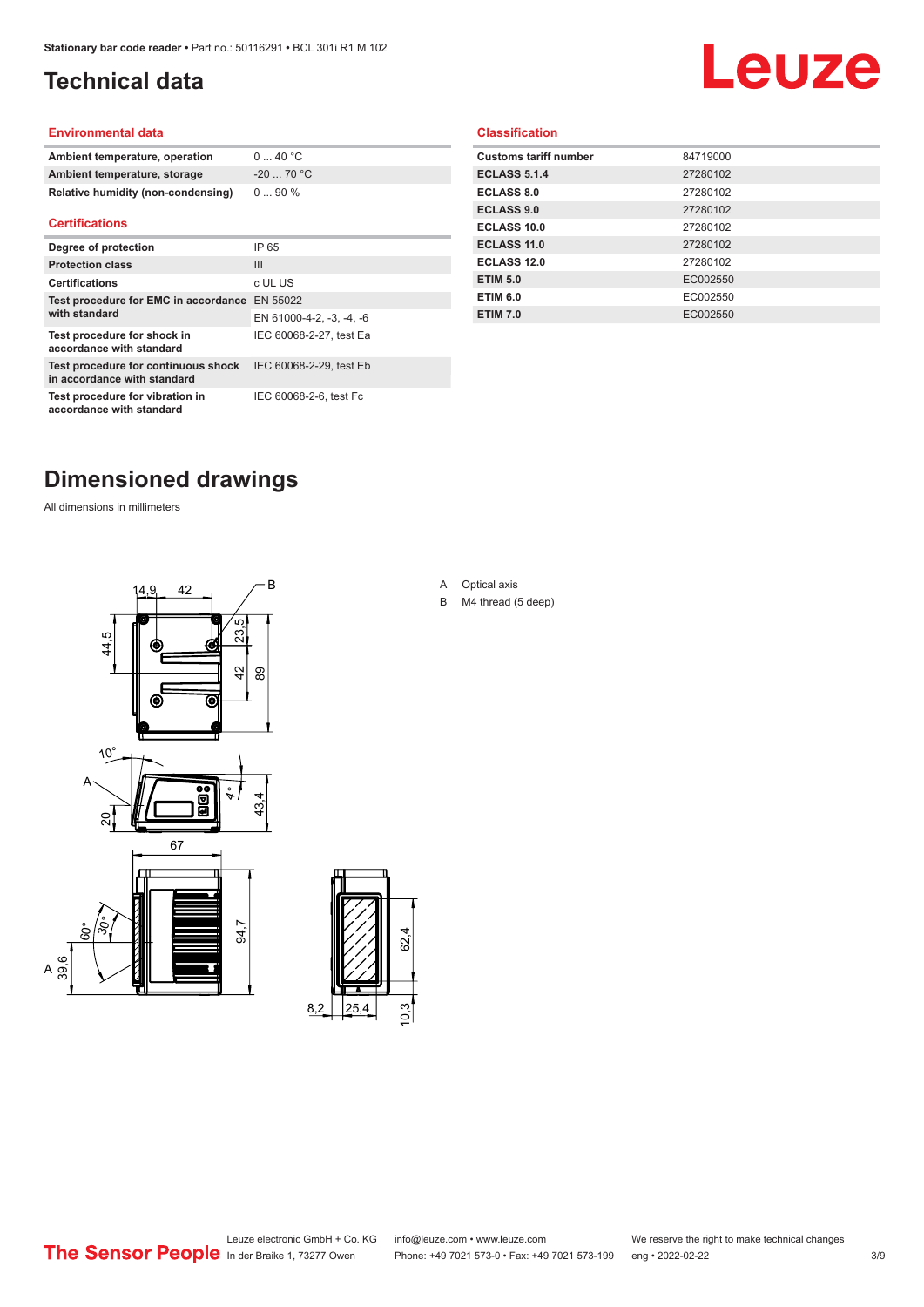#### <span id="page-3-0"></span>**Electrical connection**

## Leuze

#### **Connection 1**

| <b>Function</b>    | <b>BUS IN</b>                                                              |
|--------------------|----------------------------------------------------------------------------|
|                    | <b>BUS OUT</b>                                                             |
|                    | Connection to device                                                       |
|                    | Data interface                                                             |
|                    | PWR / SW IN / OUT                                                          |
|                    | Service interface                                                          |
| Type of connection | Plug connector                                                             |
| Type of connection | It is essential to use a connection unit when<br>commissioning the device. |
| No. of pins        | $32 - pin$                                                                 |
| <b>Type</b>        | Male                                                                       |

#### **Diagrams**

#### Reading field curve



x Reading field distance [mm]

y Reading field width [mm]

## **Operation and display**

|            | <b>LED</b><br><b>Display</b> |                                       | <b>Meaning</b>                  |  |
|------------|------------------------------|---------------------------------------|---------------------------------|--|
| <b>PWR</b> |                              | Green, flashing                       | Device ok, initialization phase |  |
|            |                              | Green, continuous light               | Device OK                       |  |
|            |                              | Green, briefly off - on               | Reading successful              |  |
|            |                              | green, briefly off - briefly red - on | Reading not successful          |  |
|            |                              | Orange, continuous light              | Service mode                    |  |
|            |                              |                                       |                                 |  |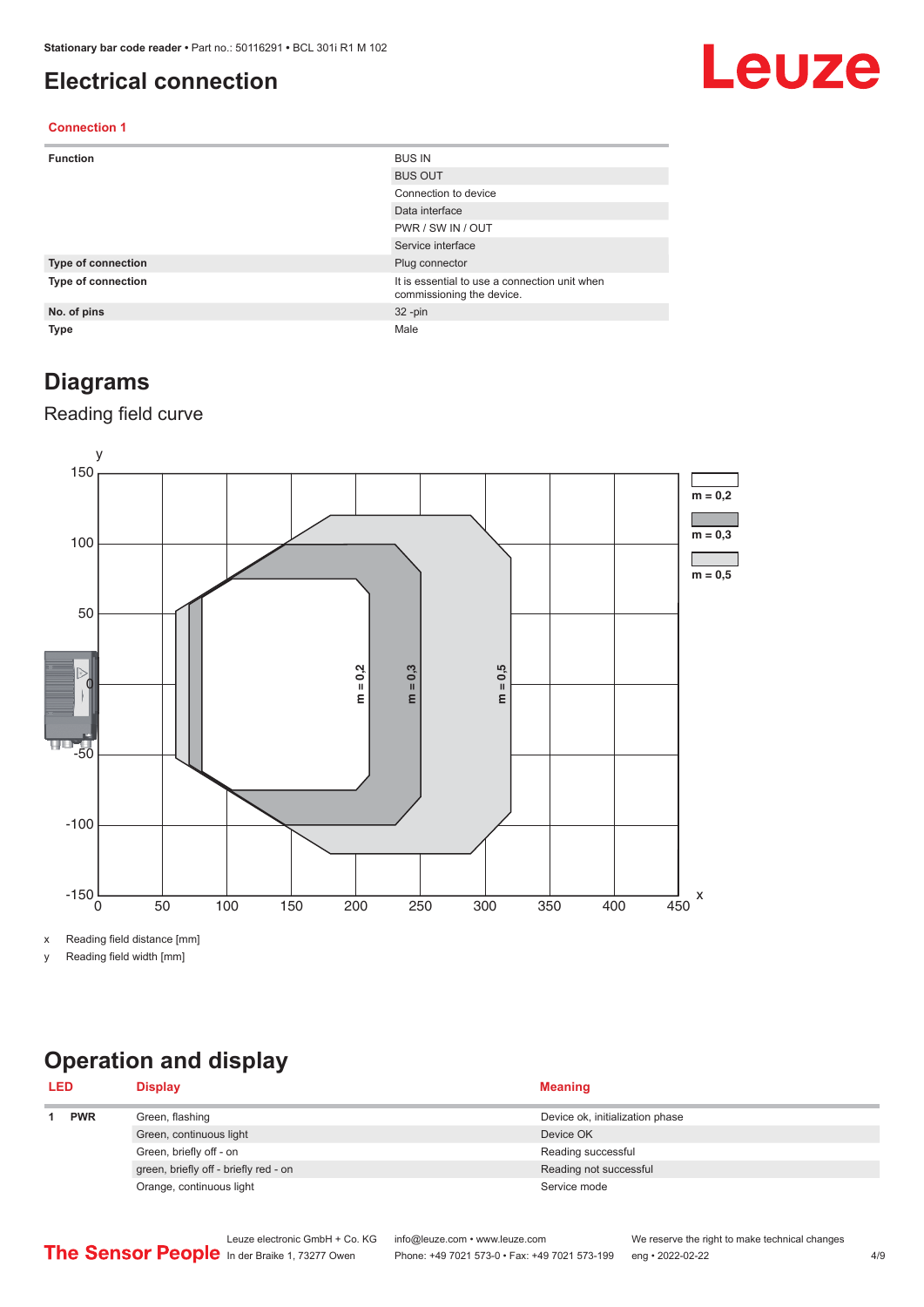#### <span id="page-4-0"></span>**Operation and display**

## Leuze

| <b>LED</b>  |            | <b>Display</b>          | <b>Meaning</b>         |
|-------------|------------|-------------------------|------------------------|
| <b>PWR</b>  |            | Red, flashing           | Device OK, warning set |
|             |            | Red, continuous light   | Error, device error    |
| $2^{\circ}$ | <b>BUS</b> | Green, flashing         | Initialization         |
|             |            | Green, continuous light | Bus operation ok       |
|             |            | Red, flashing           | Communication error    |
|             |            | Red, continuous light   | Bus error              |

#### **Part number code**

Part designation: **BCL XXXX YYZ AAA BB CCCC**

| <b>BCL</b>         | <b>Operating principle</b><br>BCL: bar code reader                                                                                                                                                                                       |
|--------------------|------------------------------------------------------------------------------------------------------------------------------------------------------------------------------------------------------------------------------------------|
| <b>XXXX</b>        | Series/interface (integrated fieldbus technology)<br>300i: RS 232 / RS 422 (stand-alone)<br>301i: RS 485 (multiNet slave)<br>304i: PROFIBUS DP<br>308i: EtherNet TCP/IP, UDP<br>338i: EtherCAT<br>348i: PROFINET RT<br>358i: EtherNet/IP |
| YY                 | <b>Scanning principle</b><br>S: line scanner (single line)<br>R1: line scanner (raster)<br>O: oscillating-mirror scanner (oscillating mirror)                                                                                            |
| z                  | <b>Optics</b><br>N: High Density (close)<br>M: Medium Density (medium distance)<br>F: Low Density (remote)<br>L: Long Range (very large distances)<br>J: ink-jet (depending on the application)                                          |
| <b>AAA</b>         | <b>Beam exit</b><br>100: lateral<br>102: front                                                                                                                                                                                           |
| <b>BB</b>          | <b>Special equipment</b><br>D: With display<br>H: With heating<br>DH: optionally with display and heating<br>P: plastic exit window                                                                                                      |
| CCCC               | <b>Functions</b><br>F007: optimized process data structure                                                                                                                                                                               |
| <b>Sales State</b> |                                                                                                                                                                                                                                          |

| <b>Note</b>                                                                                       |
|---------------------------------------------------------------------------------------------------|
| $\phi$ A list with all available device types can be found on the Leuze website at www.leuze.com. |

#### **Notes**

| <b>Observe intended use!</b>                                                                                                                                                                                                  |
|-------------------------------------------------------------------------------------------------------------------------------------------------------------------------------------------------------------------------------|
| $\%$ This product is not a safety sensor and is not intended as personnel protection.<br>$\%$ The product may only be put into operation by competent persons.<br>₿ Only use the product in accordance with its intended use. |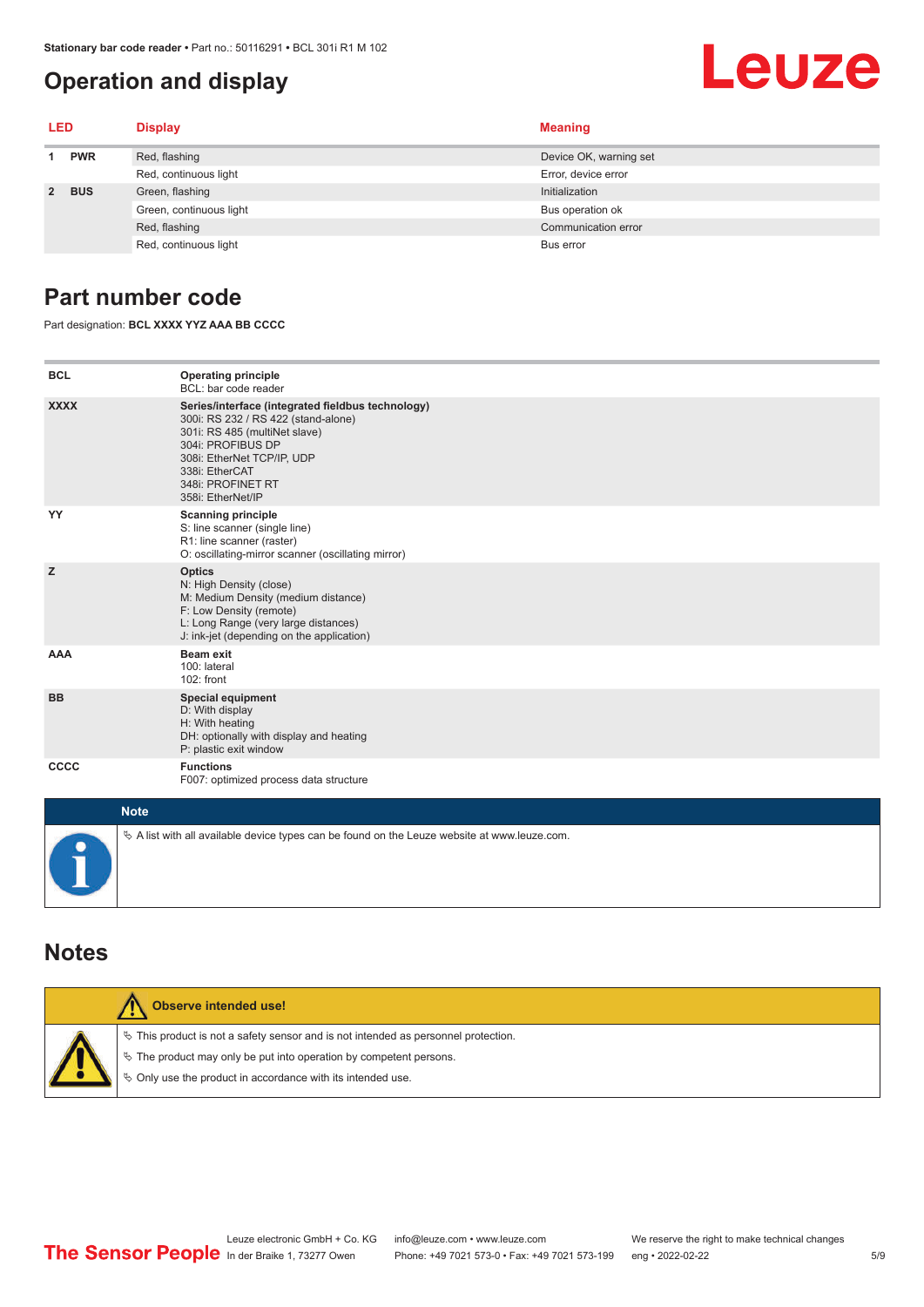#### <span id="page-5-0"></span>**Notes**

|   | <b>ATTENTION! LASER RADIATION - CLASS 1 LASER PRODUCT</b>                                                                                                                                                                                                                                                                                                                                                                                                                                                                                                   |
|---|-------------------------------------------------------------------------------------------------------------------------------------------------------------------------------------------------------------------------------------------------------------------------------------------------------------------------------------------------------------------------------------------------------------------------------------------------------------------------------------------------------------------------------------------------------------|
| 纂 | The device satisfies the requirements of IEC/EN 60825-1:2014 safety regulations for a product of laser class 1 and complies with 21 CFR 1040.10 except<br>for conformance with IEC 60825-1 Ed. 3., as described in Laser Notice No. 56, dated May 8, 2019.<br>$\&$ Observe the applicable statutory and local laser protection regulations.<br>$\%$ The device must not be tampered with and must not be changed in any way.<br>There are no user-serviceable parts inside the device.<br>Repairs must only be performed by Leuze electronic GmbH + Co. KG. |

#### **Accessories**

### Connection technology - Connection unit

| Part no. | <b>Designation</b> | <b>Article</b>             | <b>Description</b>                                                                  |
|----------|--------------------|----------------------------|-------------------------------------------------------------------------------------|
| 50114369 | MA 100             | Modular connection<br>unit | Interface: RS 232, RS 485<br>Connections: 1 Piece(s)<br>Degree of protection: IP 54 |

### Connection technology - Connection cables

|   | Part no. | <b>Designation</b>      | <b>Article</b>   | <b>Description</b>                                                                                                                                                                                 |
|---|----------|-------------------------|------------------|----------------------------------------------------------------------------------------------------------------------------------------------------------------------------------------------------|
|   | 50135243 | KD PB-M12-4A-P3-<br>050 | Connection cable | Suitable for interface: PROFIBUS DP<br>Connection 1: Connector, M12, Axial, Female, B-coded, 5-pin<br>Connection 2: Open end<br>Shielded: Yes<br>Cable length: 5,000 mm<br>Sheathing material: PUR |
| W | 50132079 | KD U-M12-5A-V1-<br>050  | Connection cable | Connection 1: Connector, M12, Axial, Female, A-coded, 5-pin<br>Connection 2: Open end<br>Shielded: No<br>Cable length: 5,000 mm<br>Sheathing material: PVC                                         |
|   | 50135248 | KS PB-M12-4A-P3-<br>050 | Connection cable | Suitable for interface: PROFIBUS DP<br>Connection 1: Connector, M12, Axial, Male, B-coded, 5-pin<br>Connection 2: Open end<br>Shielded: Yes<br>Cable length: 5,000 mm<br>Sheathing material: PUR   |

**Leuze**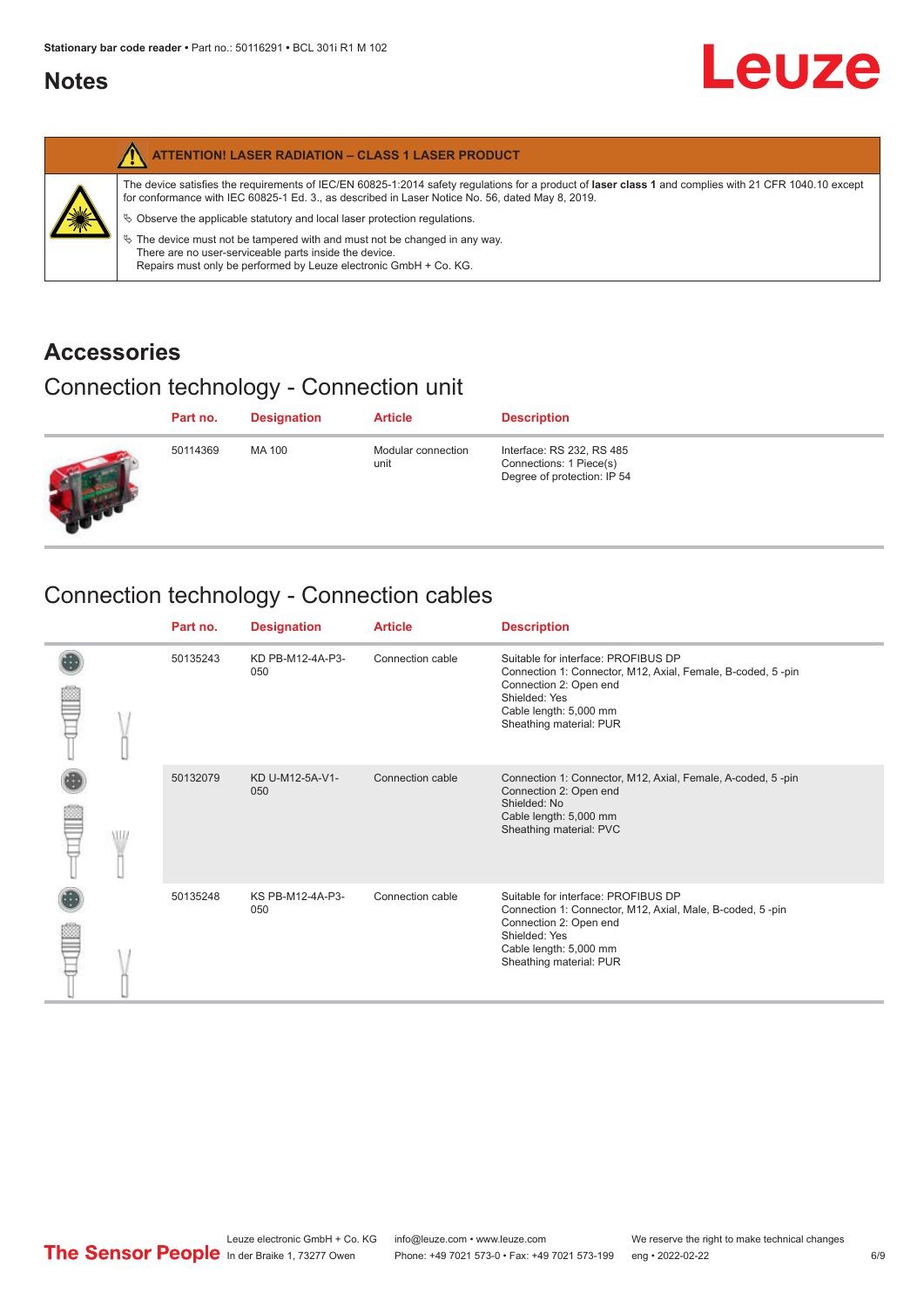#### **Accessories**

## Leuze

#### Connection technology - Interconnection cables

|               |        | Part no.   | <b>Designation</b>              | <b>Article</b>        | <b>Description</b>                                                                                                                                                                                                                    |
|---------------|--------|------------|---------------------------------|-----------------------|---------------------------------------------------------------------------------------------------------------------------------------------------------------------------------------------------------------------------------------|
|               |        | 50114571 * | KB 301-3000                     | Interconnection cable | Suitable for interface: RS 232, RS 422, RS 485<br>Connection 1: Socket connector<br>Connection 2: JST ZHR, 10 -pin, 6 -pin<br>Shielded: Yes<br>Cable length: 3,000 mm<br>Sheathing material: PVC                                      |
| 0,0<br>Ý<br>Ħ | $\Box$ | 50117011   | <b>KB USB A - USB</b><br>miniB  | Service line          | Suitable for interface: USB<br>Connection 1: USB<br>Connection 2: USB<br>Shielded: Yes<br>Cable length: 1,500 mm<br>Sheathing material: PVC                                                                                           |
|               |        | 50135254   | KDS PB-M12-4A-<br>M12-4A-P3-050 | Interconnection cable | Suitable for interface: PROFIBUS DP<br>Connection 1: Connector, M12, Axial, Female, B-coded, 5-pin<br>Connection 2: Connector, M12, Axial, Male, B-coded, 4-pin<br>Shielded: Yes<br>Cable length: 5,000 mm<br>Sheathing material: PUR |

\* Necessary accessories, please order separately

#### Connection technology - Terminating resistors

| Part no. | <b>Designation</b> | <b>Article</b>  | <b>Description</b>                                                                                                                 |
|----------|--------------------|-----------------|------------------------------------------------------------------------------------------------------------------------------------|
| 50038539 | TS 02-4-SA         | Terminator plug | Suitable for: MultiNet Plus, PROFIBUS DP<br>Function: Bus termination<br>Connection 1: Connector, M12, Axial, Male, B-coded, 4-pin |

### Connection technology - Connection boxes

| Part no.   | <b>Designation</b> | <b>Article</b>  | <b>Description</b>                                                                                                                           |
|------------|--------------------|-----------------|----------------------------------------------------------------------------------------------------------------------------------------------|
| 50116464 * | MK 301             | Connection unit | Suitable for: BCL 301i, BPS 301i<br>Suitable for interface: MultiNet Plus<br>Number of connections: 4 Piece(s)<br>Connection: Terminal       |
| 50116469 * | <b>MS 301</b>      | Connection unit | Suitable for: BCL 301i, BPS 301i<br>Suitable for interface: MultiNet Plus<br>Number of connections: 5 Piece(s)<br>Connection: Connector, M12 |

\* Necessary accessories, please order separately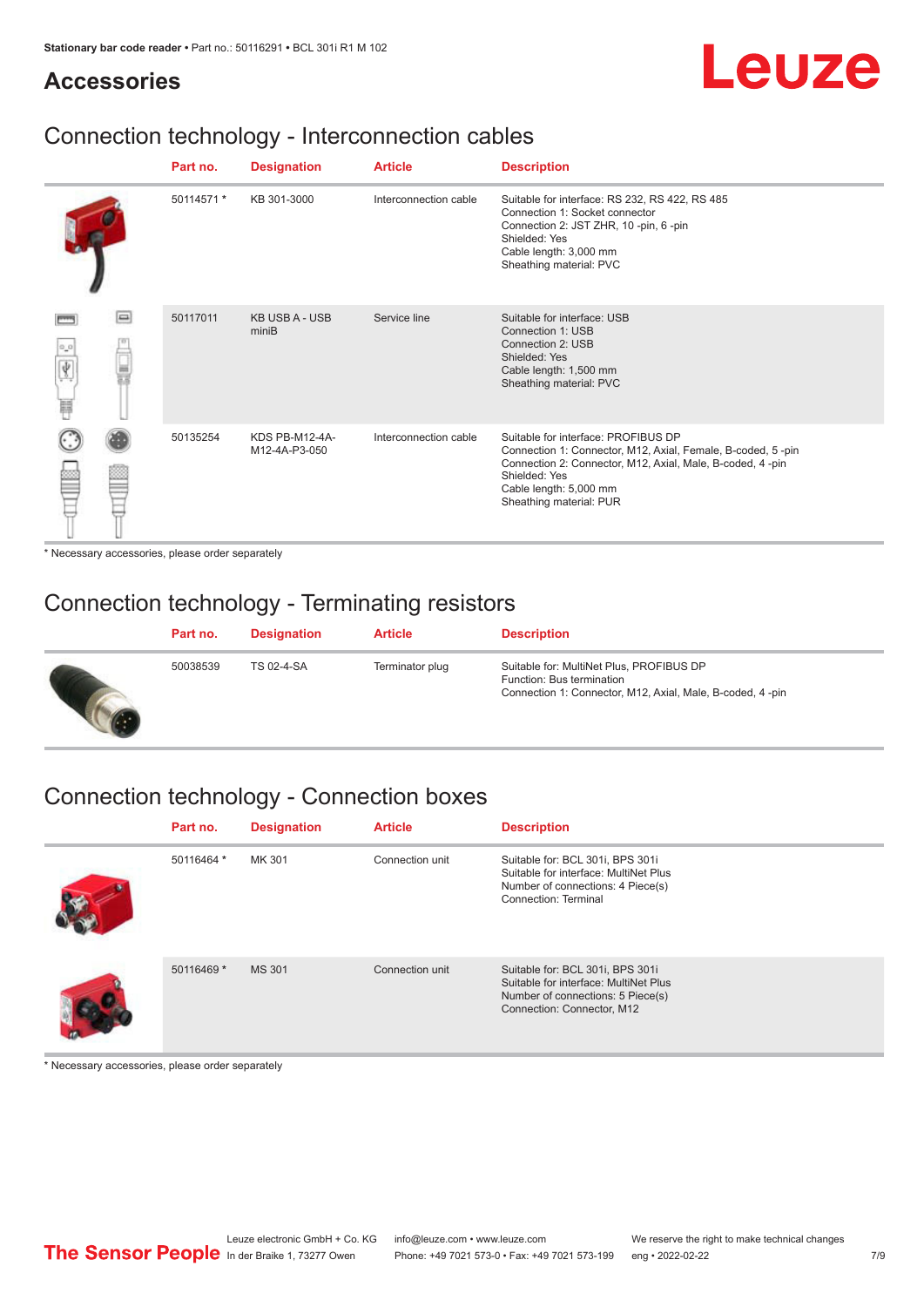#### **Accessories**



#### Mounting technology - Mounting brackets

|     | Part no. | <b>Designation</b> | <b>Article</b>  | <b>Description</b>                                                                                                                                                                            |
|-----|----------|--------------------|-----------------|-----------------------------------------------------------------------------------------------------------------------------------------------------------------------------------------------|
| C.W | 50121433 | BT 300 W           | Mounting device | Design of mounting device: Angle, L-shape<br>Fastening, at system: Through-hole mounting<br>Mounting bracket, at device: Screw type<br>Type of mounting device: Adjustable<br>Material: Metal |

#### Mounting technology - Rod mounts

| Part no. | <b>Designation</b> | <b>Article</b>  | <b>Description</b>                                                                                                                                                                                                                                                |
|----------|--------------------|-----------------|-------------------------------------------------------------------------------------------------------------------------------------------------------------------------------------------------------------------------------------------------------------------|
| 50121435 | BT 56 - 1          | Mounting device | Functions: Static applications<br>Design of mounting device: Mounting system<br>Fastening, at system: For 12 mm rod, For 14 mm rod, For 16 mm rod<br>Mounting bracket, at device: Clampable<br>Material: Metal<br>Tightening torque of the clamping jaws: $8 N·m$ |

#### Mounting technology - Other

|   | Part no. | <b>Designation</b> | <b>Article</b>  | <b>Description</b>                                                                                                                                 |
|---|----------|--------------------|-----------------|----------------------------------------------------------------------------------------------------------------------------------------------------|
| Ш | 50124941 | <b>BTU 0300M-W</b> | Mounting device | Fastening, at system: Through-hole mounting<br>Mounting bracket, at device: Clampable, Groove mounting, Suited for M4<br>screws<br>Material: Metal |

### Reflective tapes for standard applications

| Part no. | <b>Designation</b> | <b>Article</b>  | <b>Description</b>                                                                                                                                               |
|----------|--------------------|-----------------|------------------------------------------------------------------------------------------------------------------------------------------------------------------|
| 50106119 | REF 4-A-100x100    | Reflective tape | Design: Rectangular<br>Reflective surface: 100 mm x 100 mm<br><b>Material: Plastic</b><br>Chemical designation of the material: PMMA<br>Fastening: Self-adhesive |

#### Services

| Part no. | <b>Designation</b> | <b>Article</b> | <b>Description</b>                                                                                                                                                                                                                                                                                                                                                    |
|----------|--------------------|----------------|-----------------------------------------------------------------------------------------------------------------------------------------------------------------------------------------------------------------------------------------------------------------------------------------------------------------------------------------------------------------------|
| S981020  | CS30-E-212         | Hourly rate    | Details: Compilation of the application data, selection and suggestion of<br>suitable sensor system, drawing prepared as assembly sketch.<br>Conditions: Completed questionnaire or project specifications with a<br>description of the application have been provided.<br>Restrictions: Travel and accommodation charged separately and according to<br>expenditure. |